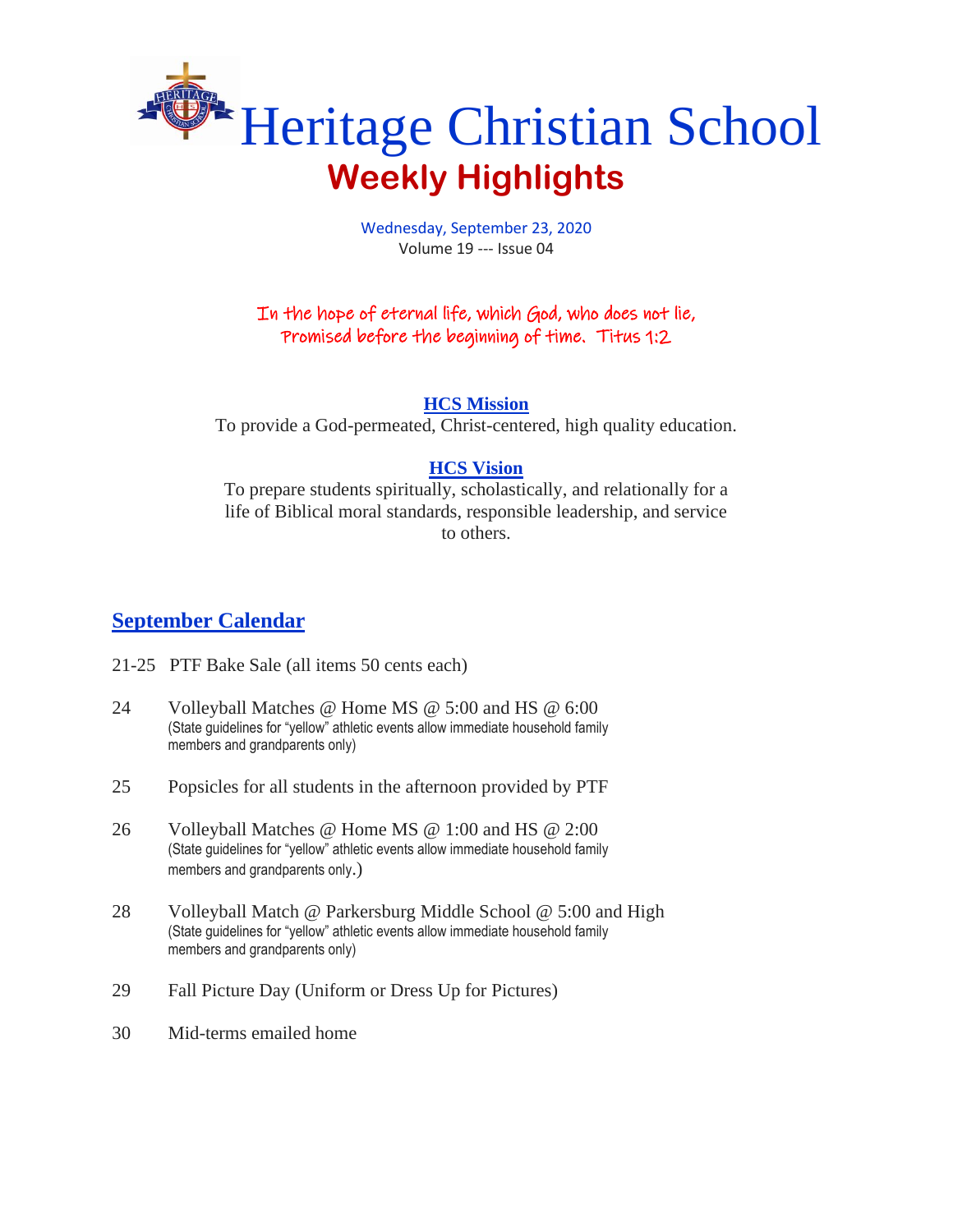

### **October Calendar**

- 05 Volleyball Matches @ Home MS @ 5:30 and HS @ 6:30 (State guidelines for "yellow" athletic events allow immediate household family members and grandparents only)
- 08 PTF Meeting 5:30 pm
- 13 Cheerleading Meeting @ HCS Cafeteria @ 4:30 Grades 5th thru 12th

Girls' Basketball Mtg @ HCS Cafeteria @ 5:00 Grades 5th thru 12th

Boys' Basketball Meeting @ HCS Cafeteria @ 5:30 Grades 5th thru 12th

Volleyball Matches @ Home HS only @ 5:30 (State guidelines for "yellow" athletic events allow immediate household family members and grandparents only)

16 Megan Hill Celebrate Life Day

Sports/Cheerleading: require a \$25.00 fee for HCS students and a physical dated after June 01, 2020. (State guidelines for "yellow" athletic events allow immediate household family members and grandparents only)

#### **Dismissal**

**Elementary Dismissal Adjustments:** Parents who arrive to pick up and are at the back of the gym or further back, *please stay in your cars*. You will be part of the second wave of dismissal. Once we pull you forward, we will call your student. This will help us to avoid a major traffic back up. Parents who are in the second wave of dismissal: please have a sign in your window with the student's name on it. If you feel it necessary, please go to the front of the parking lot to get your student.

**All Levels of Dismissal**: Please be sure to begin filling the first row closest to the gym as you begin lining up in the afternoon. It will provide room for 6-9 extra cars in the lot. This simple act will significantly cut down on the number of cars stuck on the side streets.

Thank you for your cooperation. Keep Looking up! Mrs. Mohr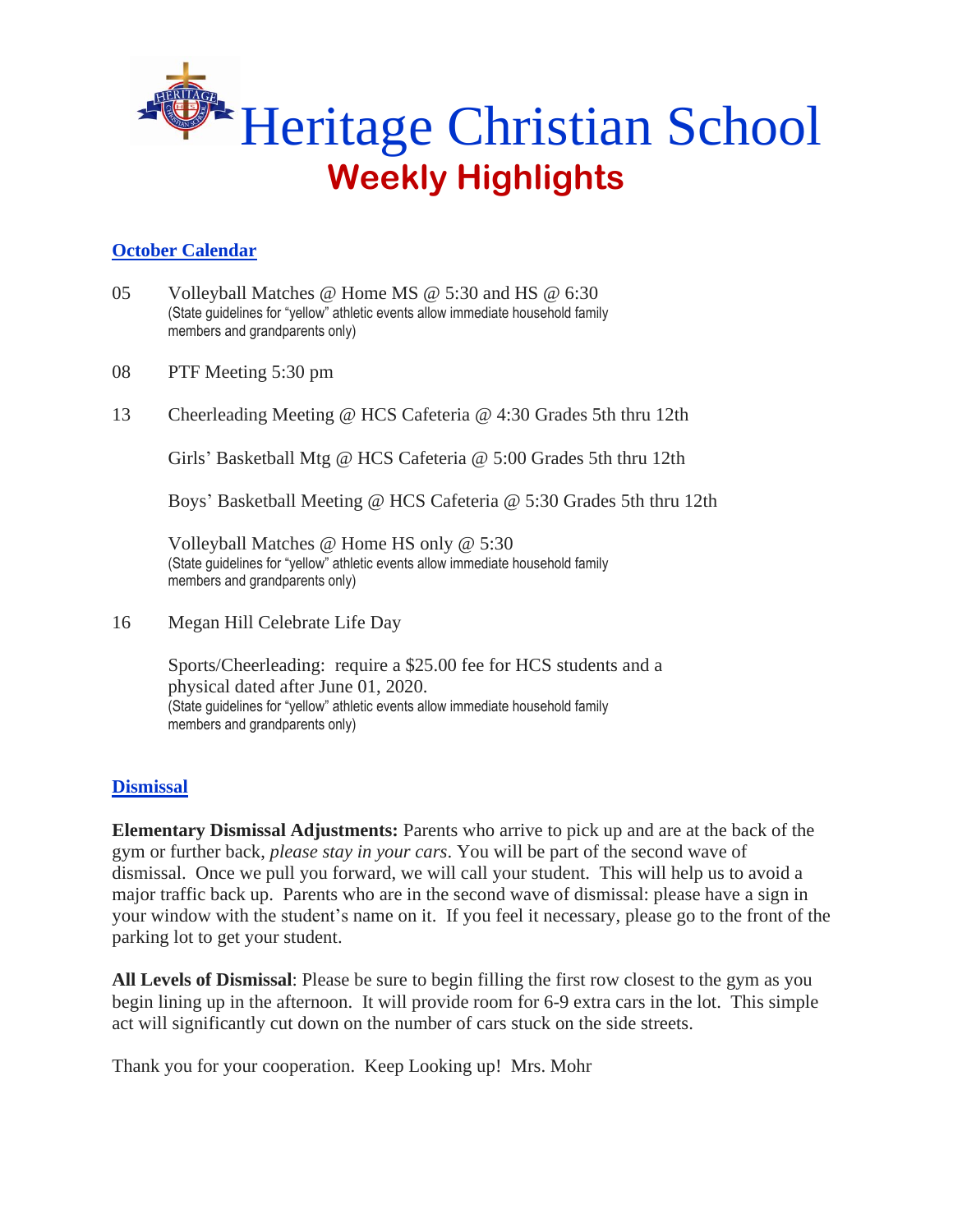

#### **Illness**

If your child is ill, they cannot return to school for 3 days and they must be symptom free. If you would like for your student to return to school sooner, then we need proof of a negative Covid-19 test. Again, the student must be symptom free.

## **Family Vacations**

Several families have asked about taking family vacations and if they are going to need to selfquarantine before coming back to school. The link below is the website that we will use to decide on 'hotspot states' and whether you will need to self-quarantine before returning to school. Go to the link and scroll down a bit to the map. Click the tab marked 'Cases in Last 7 Days'. Any state marked in the two darkest colors (burnt orange and deep orange) are considered 'hot spot states'. If you travel to one of these states for a family vacation during the school year, your student(s) will need to quarantine at home for AT LEAST 3 days upon returning home before coming back to school. If you get a documented negative test within the three days of quarantine, students may return before the 3 days are up.

[https://covid.cdc.gov/covid-data-tracker/?utm\\_source=morning\\_brew#cases](https://covid.cdc.gov/covid-data-tracker/?utm_source=morning_brew#cases)

#### **Here are some other guidelines we are asking you to help us with:**

\* Students are not required to wear a mask. However, we do encourage students to have a mask at school for possible situations (such as hallways etc.) where it may be hard to keep a social distance.

\* Students 6th grade and up are asked to wear a mask WHEN COMING INTO THE SCHOOL BUILDING in the morning UNTIL they have gotten into their homeroom. At that time, they may remove the mask.

\* We are asking students have a mask for our socially distanced chapel services during the worship/singing portion. Students may then remove the mask when singing time is over. We realize there are students with breathing issues and in these cases masks will not be required.

\* If ANYONE in the family is NOT WELL, then everyone in the family should stay home and not enter the school building until EVERYONE in the family is symptom free for 3 days.

\* Please be in contact with the school office if anyone at home is ill or any students will be out for the day.

\* Report any pending Covid testing to the office along with positive or negative test results.

\* Please be aware that families with a positive Covid test living in the home will need to selfquarantine for 10-14 days as will be directed by the county (that you live in) health department.

\* Students will be provided with schoolwork during any of these instances. During extended absences, teachers may feel it best to use the Google Classroom platform for schoolwork. This